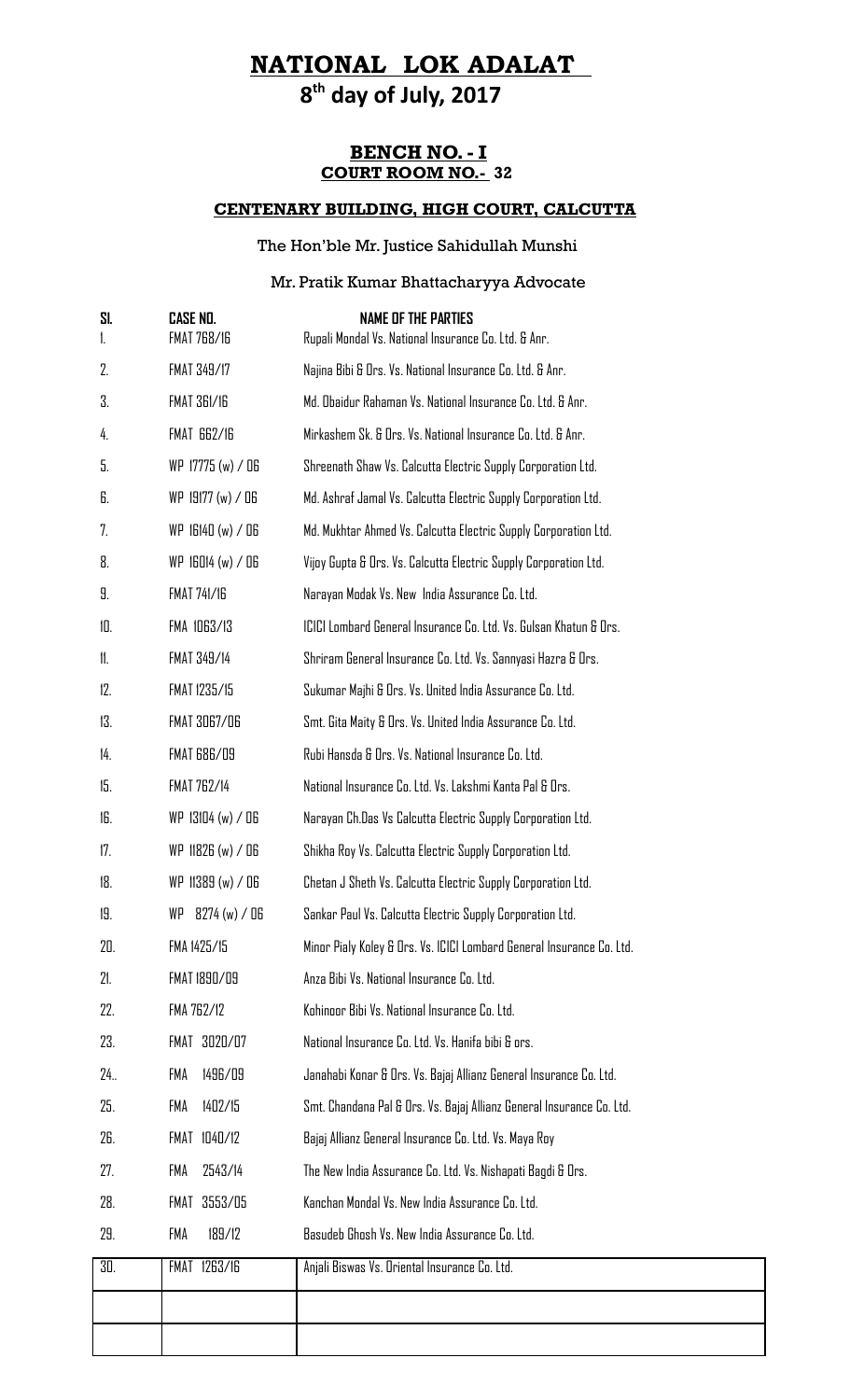| 31. | <b>FMAT 694/17</b> | Nibedita Saha & Ors. Vs. United India Insurance Co. Ltd.                |
|-----|--------------------|-------------------------------------------------------------------------|
| 32. | <b>FMAT 71/16</b>  | Sahida Bibi & Ors. Vs. Tapan Bhakat & Anr.                              |
| 33  | <b>FMAT 822/16</b> | Whida Sabnam & Anr. Vs. Sri Ram General Insurance Co. Ltd. & Anr.       |
| 34. | FMA 170/11         | Smt. Chanda Das & Ors. Vs. ICICI Lombard General Insurance Co. Ltd.     |
| 35. | WP 13103 (w) / 06  | Narayan Ch. Das Vs. Calcutta Electric Supply Corporation Ltd.           |
| 36. | FMA 158/17         | Panna Halder & Anr. Vs. National Insurance Co. Ltd. & Anr.              |
| 37. | FMAT 1307/16       | Sanyashi Biswas Vs. National Insurance Co. Ltd. & Anr.                  |
| 38. | <b>FMAT 518/16</b> | Shyamali Biswas & Ors. Vs. National Insurance Co. Ltd. & Anr.           |
| 39. | FMAT 1850/09       | Alpana Roy & Ors. Vs. New India Assurance Co. Ltd.                      |
| 40. | WP 5126 (w) / 09   | Anubhab Roy Vs. Calcutta Electric Supply Corporation Ltd.               |
| 41. | WP 12399 (w) / 09  | Jharna Koyal Vs. Calcutta Electric Supply Corporation Ltd.              |
| 42. | WP 16839 (w) / 09  | Premier Engineering Works Vs. Calcutta Electric Supply Corporation Ltd. |
| 43. | WP<br>858(w) / 10  | Kanak Prabha Chatterjee Vs. Calcutta Electric Supply Corporation Ltd.   |
| 44. | WP<br>1020(w) / 10 | Moynul Islam Vs. Calcutta Electric Supply Corporation Ltd.              |
| 45. | WP<br>4910(w) / 10 | Giridhari Shaw Vs. Calcutta Electric Supply Corporation Ltd.            |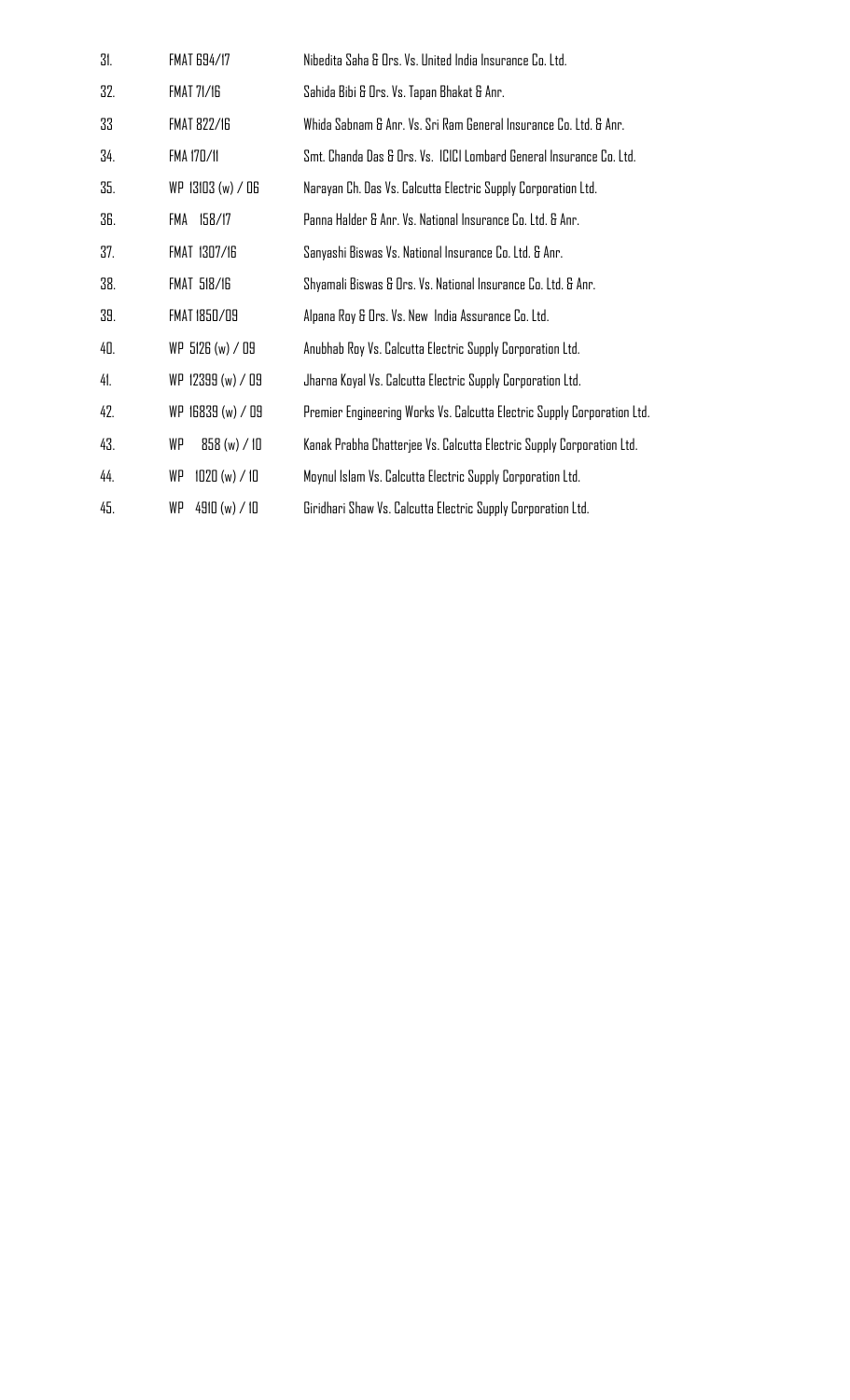## **8 th day of July, 2017**

### BENCH NO. - II

### COURT ROOM NO.- 33

### CENTENARY BUILDING, HIGH COURT, CALCUTTA

### The Hon'ble Mr. Justice Md. Mumtaz Khan

### Mr. Gurudas Mitra, Advocate

| SL.<br>NO. | <b>CASE NO.</b>    | <b>NAME OF THE PARTIES</b>                                         |
|------------|--------------------|--------------------------------------------------------------------|
| 1.         | <b>FMAT 486/16</b> | Bishkha Mondal & Anr. Vs. National Insurance Co. Ltd. & Anr.       |
| 2.         | <b>FMAT 54/17</b>  | Sadhana Das Vs. National Insurance Co. Ltd. & Anr.                 |
| 3.         | FMA 53 / 17        | Pritilata Biswas Vs. National Insurance Co. Ltd. & Anr.            |
| 4.         | <b>FMAT 127/17</b> | Arun Ram Vs. National Insurance Co. Ltd. & Anr.                    |
| 5.         | <b>FMAT 324/17</b> | Biplab Biswas Vs. National Insurance Co. Ltd. & Anr.               |
| 6.         | FMAT 495/17        | Smt. Bimala Bairagya & Anr. Vs. National Insurance Co. Ltd. & Anr. |
| 7.         | <b>FMAT 55/17</b>  | Pramila Mondal & Ors. Vs. National Insurance Co. Ltd. & Anr.       |
| 8.         | FMA<br>468/11      | Kumari Sumi Halder Vs. New India Assurance Co. Ltd.                |
| 9.         | FMAT<br>688/15     | Mantu Naskar Vs. New India Assurance Co. Ltd.                      |
| 10.        | FMA<br>1037/11     | Anarjan Bibi @ Khatoon Vs. New India Assurance Co. Ltd.            |
| 11.        | FMA<br>931/08      | Niyamat Mallick & Anr. Vs. New India Assurance Co. Ltd.            |
| 12.        | FMA<br>329/08      | Ram Nibas Singh Vs. New India Assurance Co. Ltd.                   |
| 13.        | 3565/15<br>FMA     | Mitarani Ghosh & Ors. Vs. National Insurance Co. Ltd.              |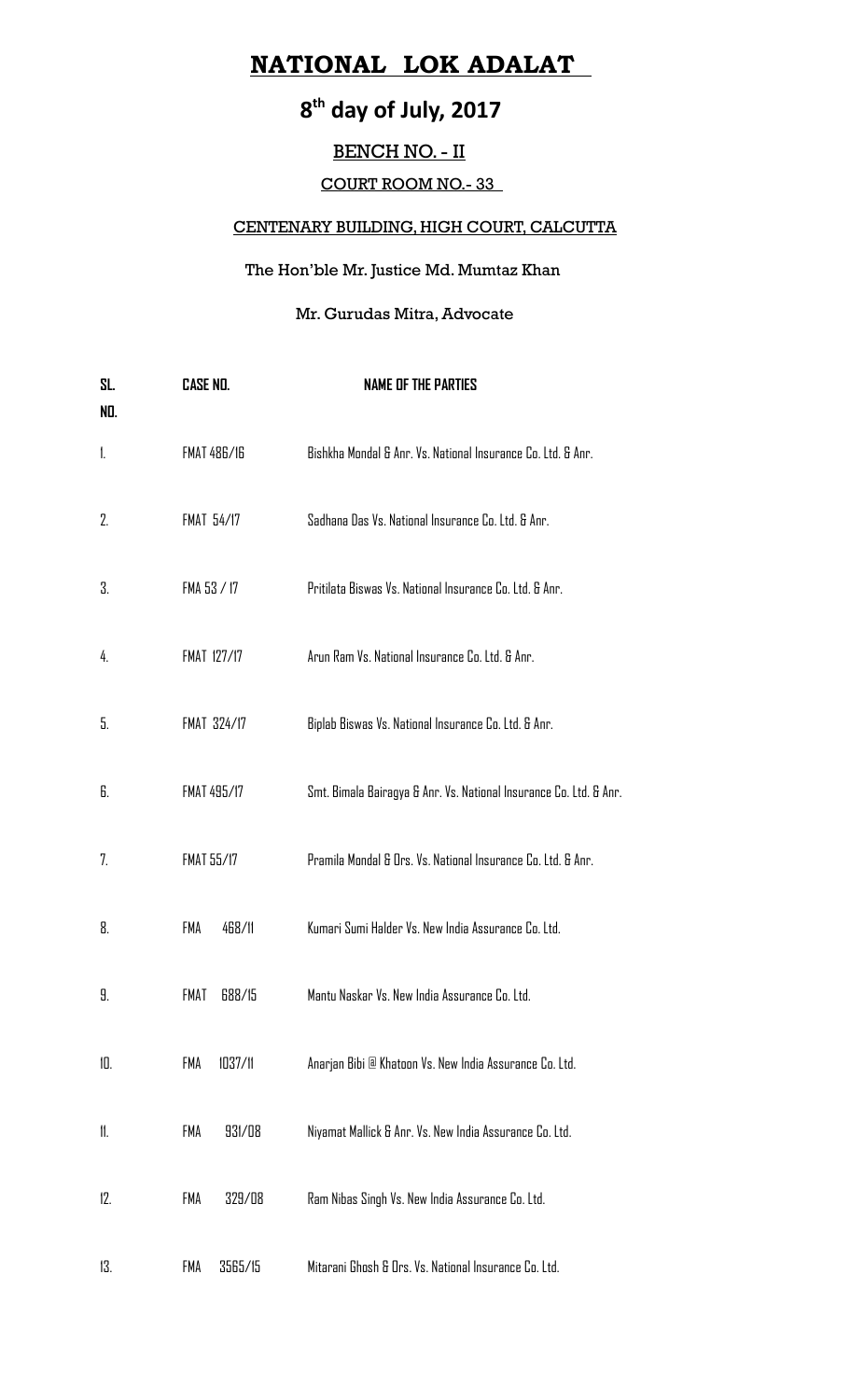| 14. | 1402/13<br>FMAT | Jharna Bibi & Ors. Vs. National Insurance Co. Ltd.                |
|-----|-----------------|-------------------------------------------------------------------|
| 15. | 1427/15<br>FMA  | Rama Mukherjee Vs. New India Assurance Co. Ltd.                   |
| 16. | 1069/12<br>FMA  | Sangita Ghosh Vs. New India Assurance Co. Ltd.                    |
| 17. | 433/12<br>FMA   | Pampa Dawn Vs. New India Assurance Co. Ltd.                       |
| 18. | FMA<br>322/11   | Samswa Sk. Vs. New India Assurance Co. Ltd.                       |
| 19. | FMA<br>194/11   | Benugopal Jhuy Vs. New India Assurance Co. Ltd.                   |
| 20. | 437/11<br>FMA   | Kundan Saha Vs. New India Assurance Co. Ltd.                      |
| 21. | 1341/12<br>FMA  | Minor Bulu @ Santan Dulay Vs. New India Assurance Co. Ltd.        |
| 22. | 672/16<br>FMAT  | Rajesh Ghosh Vs. National Insurance Co. Ltd.                      |
| 23  | FMA<br>2216/16  | Amal Kr. Roy Vs. National Insurance Co. Ltd.                      |
| 24. | FMAT 1368/14    | Arati Chakraborty Vs. National Insurance Co. Ltd.                 |
| 25. | FMAT<br>542/11  | Barnapada Rana Vs. National Insurance Co. Ltd.                    |
| 26. | 1047/13<br>FMA  | Ashma khatoon Vs. National Insurance Co. Ltd.                     |
| 27. | 1039/13<br>FMA  | Sadakun Bibi Vs. National Insurance Co. Ltd.                      |
| 28. | 3392/13<br>FMA  | Sri Shib Murmu & Ors. Vs. The New India Assurance Co. Ltd. & Ors. |
| 29. | 263/16<br>FMAT  | Lalita Dafadar Vs. Oriental Insurance Co. Ltd.                    |
|     |                 |                                                                   |

| 30 | $WP$ 20861 (w) / 06 | Farzana Khanam Vs. CESC |
|----|---------------------|-------------------------|
| 31 | $WP$ 21880 (w) / 06 | Akram Hossain Vs. CESC  |
| 32 | $WP$ 21893 (w) / 06 | Jb Juber Alam Vs. CESC  |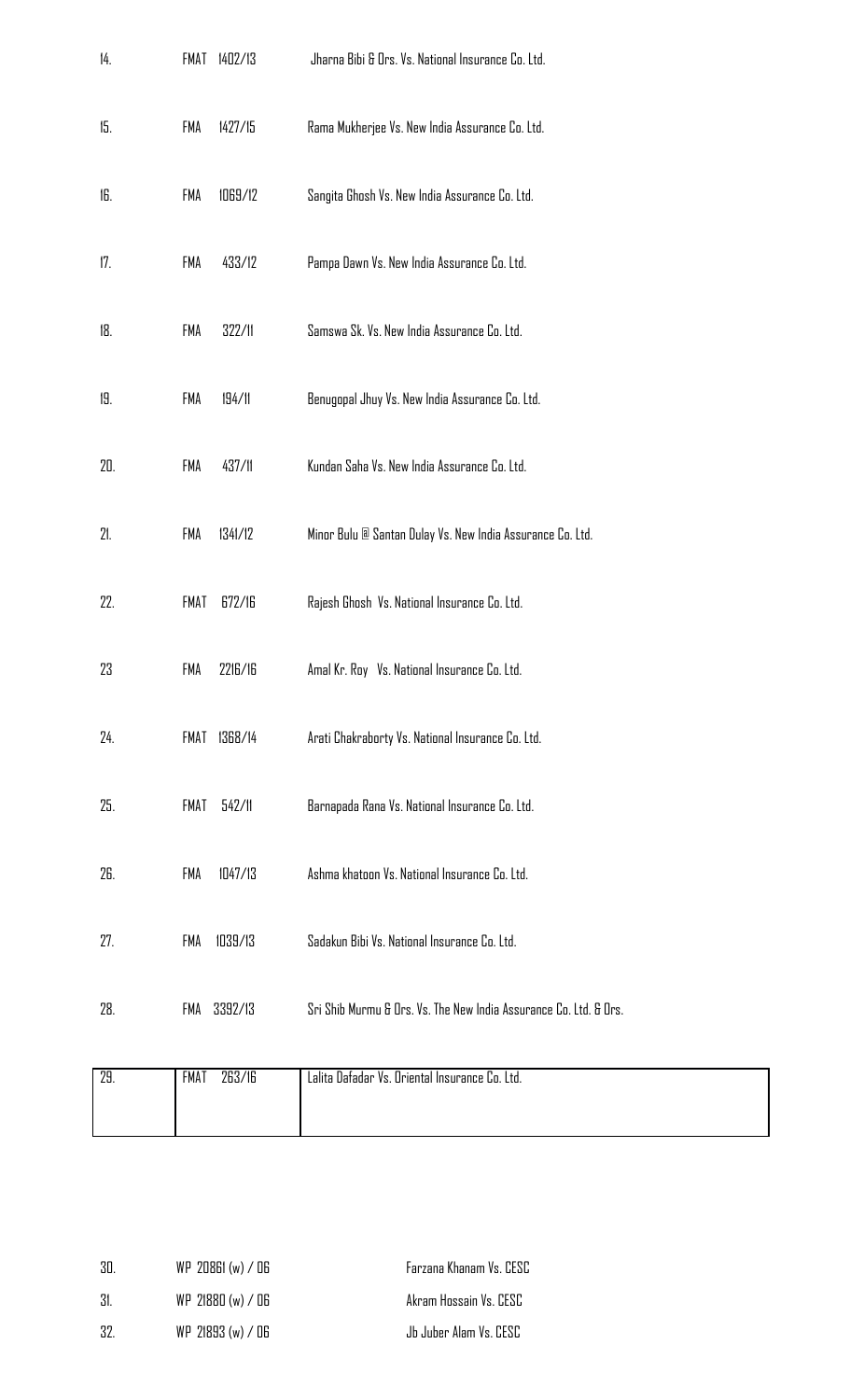| 33. | WP 21894 (w) / 06 | Md. Sharif Vs. CESC           |
|-----|-------------------|-------------------------------|
| 34. | WP 21903(w) / 06  | Sk. Peyaroo Vs. Vs. CESC      |
| 35. | WP 21902 (w) / 06 | Fatma Khalil Vs. CESC         |
| 36. | WP 22072 (w) / 06 | Md. Nasusad Khan Vs. CESC     |
| 37. | WP 22069 (w) / 06 | Quaz Enatetur Rahman Vs. CESC |
| 38. | WP 21895 (w) / O6 | Md. Moquimuddin Vs. CESC      |
| 39. | WP 22071 (w) / 06 | Lailun Nisa Vs. CESC          |
| 40. | WP 9388 (w) / 07  | Dilip Kr. Das Vs. CESC        |
| 41. | WP 7497 (w) / 07  | Md. Naim Vs. CESC             |
| 42. | WP 4803 (w) / 07  | Md. Rustam Vs. CESC           |
| 43. | WP 22872 (w) / 06 | Aurangzeb Elahi Vs. CESC      |
| 44. | WP 21407 (w) / 06 | Imraul Haque Vs. CESC         |
| 45. | WP 21294 (w) / 06 | Md. Salauddin Vs. CESC        |
|     |                   |                               |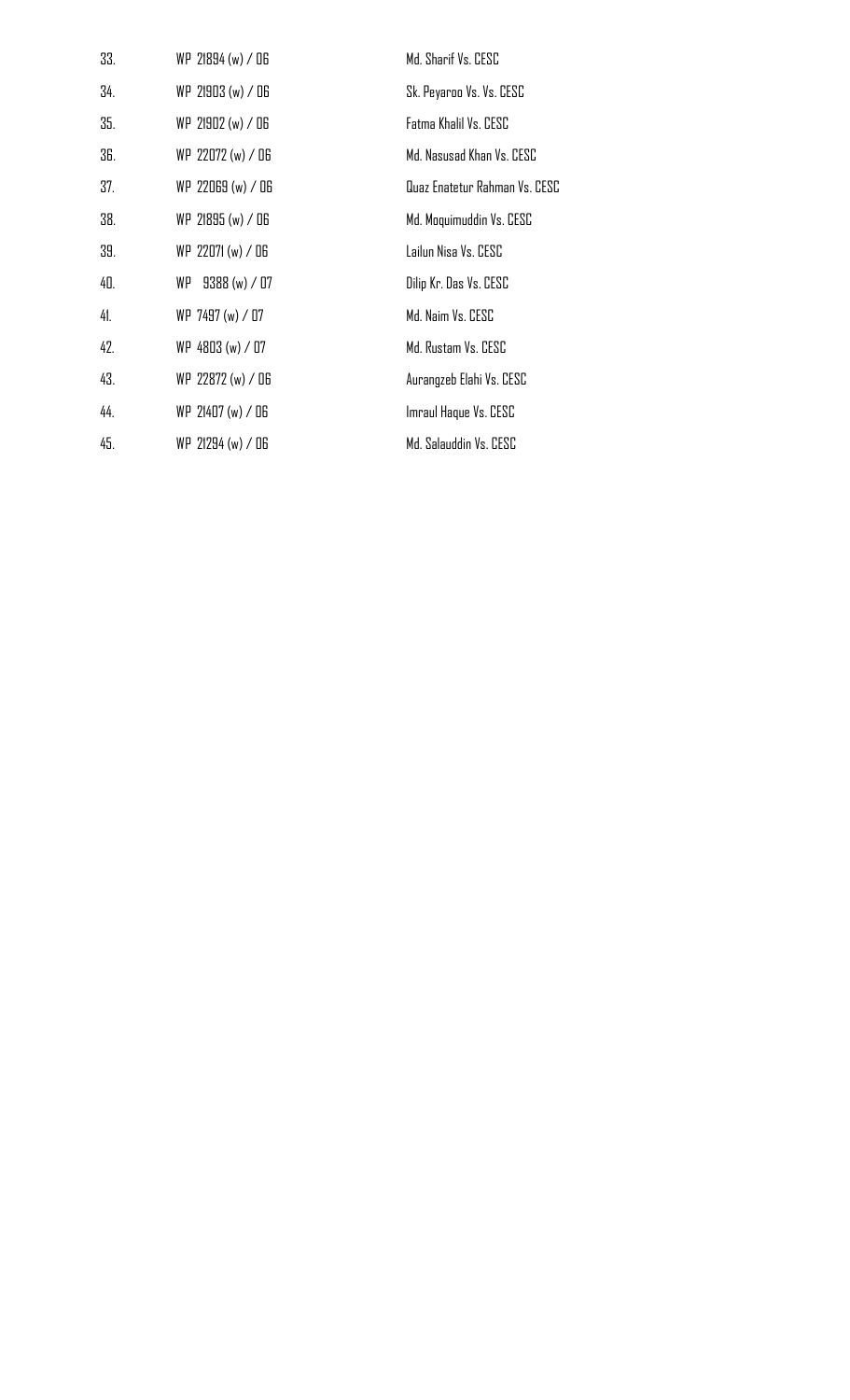# **8th day of July, 2017**

### **BENCH NO. - III COURT ROOM NO.- 34**

### **CENTENARY BUILDING, HIGH COURT, CALCUTTA**

### The Hon'ble Mr. Justice Debi Prosad Dey

### Ms. Chandreyee Alam Advocate

| <b>SL. ND.</b>    | <b>CASE NO.</b>       | <b>NAME OF THE PARTIES</b>                                                      |
|-------------------|-----------------------|---------------------------------------------------------------------------------|
| $\mathbf{1}$      | <b>FMAT 266/17</b>    | Kabir Sk. Vs. National Insurance Co. Ltd. & Anr.                                |
| 2.                | <b>FMAT 1600/12</b>   | Anita Roy & Anr. Vs. National Insurance Co. Ltd. & Anr.                         |
| З.                | FMAT 1823/09          | Fulmala Halder & Anr. Vs. National Insurance Co. Ltd. & Anr.                    |
| 4.                | FMAT 1192/12          | Tapati Banerjee & Drs. Vs. National Insurance Co. Ltd. & Anr.                   |
| 5.                | FMAT 1044/15          | Rupali Ghosh & Ors. Vs. National Insurance Co. Ltd. & Anr.                      |
| 6.                | FMAT 1155/15          | Jaharlal Dey Vs. National Insurance Co. Ltd. & Anr.                             |
| 7.                | <b>FMAT 1066/15</b>   | Ramkrishna Saha & Anr. Vs. National Insurance Co. Ltd. & Anr.                   |
| 8.                | FMAT 1934/06          | Gopesh Deb Sharma @ Gopeswar Sarkar Vs. The New India Assurance Co. Ltd. & Drs. |
| 9.                | FMAT 320/07           | Sri Paresh Ch. Biswas Vs. The New India Assurance Co. Ltd. & Ors.               |
| 10.               | FMAT 1455/12          | Malati Soren & Ors. Vs. The New India Assurance Co. Ltd. & Ors.                 |
| 11.               | FMA 1505/14           | Sk. Md. Nesar Ah med @Nasar Ali @Sk. Md. Nesar Ahmed                            |
|                   |                       | Vs. The New India Assurance Co. Ltd. & Ors.                                     |
| 12.               | 1214/08<br>FMA        | Sri Prabir Pramanik @Prabir Pramanik The New India Assurance Co. Ltd. & Ors.    |
| 13.               | 846/09<br>FMA         | New India Assurance Co. Ltd. Vs. Saroj Kr. Barui                                |
| 14.               | FMA<br>1246/12        | Ishani Mukherjee Vs. New India Assurance Co. Ltd.                               |
| 15.               | 1580/03<br><b>FMA</b> | Sachidananda Roy Vs. New India Assurance Co. Ltd.                               |
| 16.               | 2349/05<br>FMA        | Samad Ali & Ors. Vs. New India Assurance Co. Ltd.                               |
| 17.               | 1074/15<br>FMA        | Saraswati Patra Vs. New India Assurance Co. Ltd.                                |
| 18.               | 525/09<br>FMA         | Abdul Rahaman Vs. New India Assurance Co. Ltd.                                  |
| 19.               | <b>FMAT</b><br>449/17 | Nachuru Bibi Vs. New India Assurance Co. Ltd.                                   |
| 20.               | 1020/13<br>FMAT       | Sushila Devi Vs. New India Assurance Co. Ltd.                                   |
| 21.               | 15/14<br>FMAT         | Md. Neshar Ahmed Vs. New India Assurance Co. Ltd.                               |
| 22.               | <b>FMAT</b><br>320/07 | Paresh Ch. Biswas Vs. New India Assurance Co. Ltd.                              |
| 23.               | 253/10<br><b>FMA</b>  | Anita Kala Vs. New India Assurance Co. Ltd.                                     |
| 24.               | FMA<br>955/13         | Shampa Dutta Vs. New India Assurance Co. Ltd.                                   |
| $\overline{25}$ . | <b>FMAT</b><br>320/16 | Asarafennesha Mondal & Ors. Vs. The Oriental Insurance Co. Ltd. & Anr.          |
| 26.               | 177/12<br>FMA         | The New India Assurance Co. Ltd. Vs. Sagar Hazra                                |
| 27.               | FMA<br>459/07         | Hemanta Jhingaram Vs. The New India Assurance Co. Ltd.                          |
| 28                | FMAT<br>504/13        | The New India Assurance Co. Ltd.Vs. Sarbamangala Sarkar                         |
| 29.               | FMAT<br>816/16        | Salehar Mondal Vs. Oriental Insurance Co. Ltd.                                  |
|                   |                       |                                                                                 |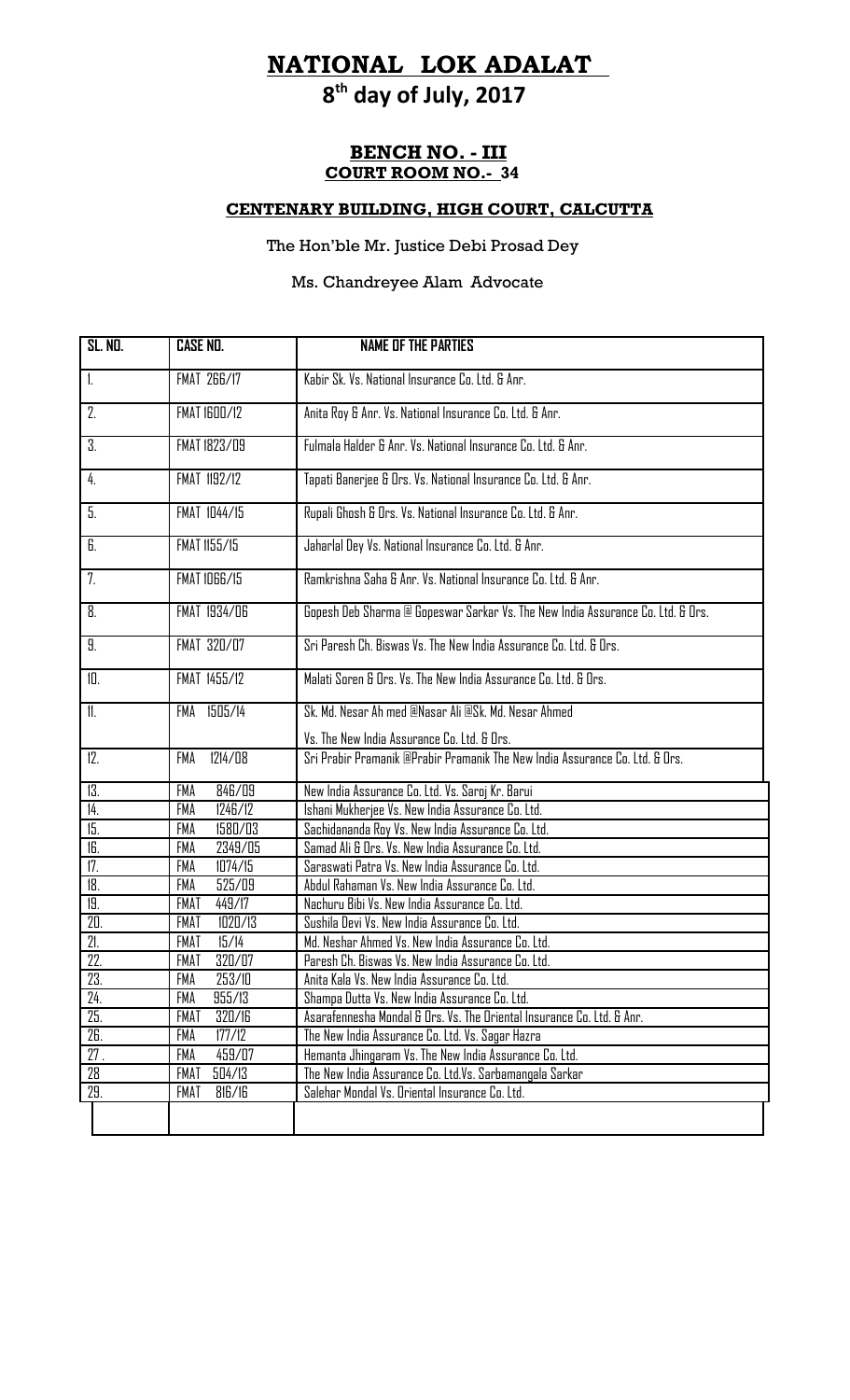| 30. | WP 21409 (w) / 06   | Jb Md. Hasim Vs. CESC         |
|-----|---------------------|-------------------------------|
| 31. | WP 21218 (w) / O6   | Md. Ishaque Vs. CESC          |
| 32. | WP 21217 (w) / 06   | Sk. Ladla Vs. CESC            |
| 33. | WP 20406 (w) / 06   | Md. Tayab Vs. CESC            |
| 34. | WP 11612 (w) / 09   | Dharmendra Yaday Vs. CESC     |
| 35. | WP 11774 (w) / 09   | Bindeswar Shaw Vs. CESC       |
| 36. | $WP$ 11611 (w) / 09 | Madhu Chandra Dey Vs. CESC    |
| 37. | WP 11695 (w) / 09   | Sitaram Shaw Vs. CESC         |
| 38. | WP 16128 (w) / 09   | Mahaboob Alam Vs. CESC        |
| 39. | WP 11286 (w) / 09   | Ram Bilas Mahato Vs. CESC     |
| 40. | WP 11949 (w) / 09   | Anand Thakur Vs. CESC         |
| 41  | WP 9328 (w) / 09    | Pratimka Chakraborty Vs. CESC |
| 42. | WP 8019 (w) / 09    | Sundarlal Bothra Vs. CESC     |
| 43  | WP 4039 (w) / 09    | Jaya Devi Paswan Vs. CESC     |
| 44. | WP 5374 (w) / 08    | Salim Khan Vs. CESC           |
| 45. | WP 1868 (w) / 08    | Ashok Das Vs. CESC            |